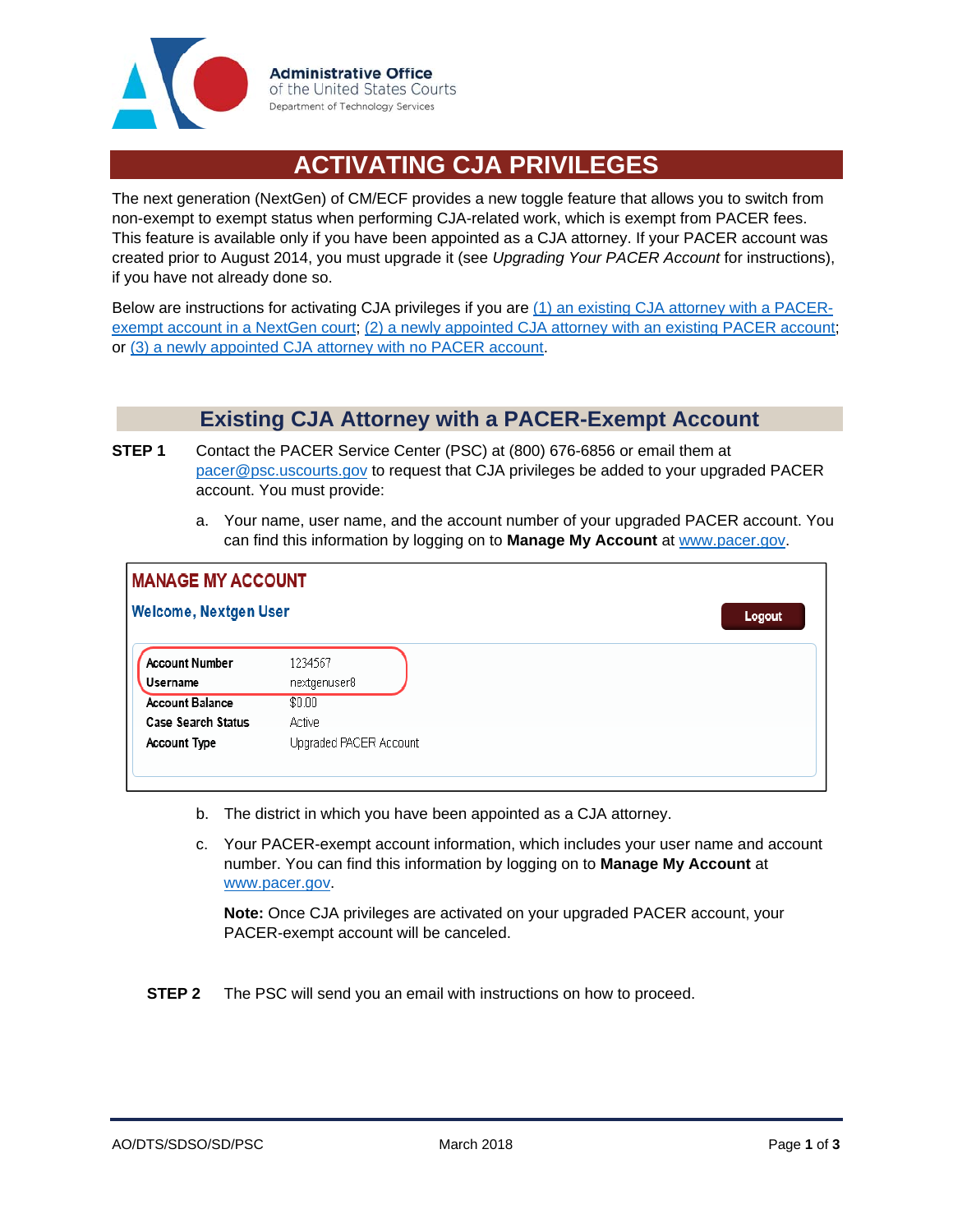

## **Newly Appointed CJA Attorney with an Existing PACER Account**

- **STEP 1** Contact the PSC at (800) 676-6856 or email them at pacer@psc.uscourts.gov to request that CJA privileges be added to your upgraded PACER account. You must provide:
	- a. Your name, user name, and the account number of your upgraded PACER account. You can find this information by logging on to **Manage My Account** at www.pacer.gov.
	- b. The district in which you have been appointed as a CJA attorney.

| <b>MANAGE MY ACCOUNT</b>          |                         |        |  |  |
|-----------------------------------|-------------------------|--------|--|--|
| <b>Welcome, Nextgen User</b>      |                         | Logout |  |  |
| <b>Account Number</b><br>Username | 1234567<br>nextgenuser8 |        |  |  |
| <b>Account Balance</b>            | \$0.00                  |        |  |  |
| <b>Case Search Status</b>         | Active                  |        |  |  |
| <b>Account Type</b>               | Upgraded PACER Account  |        |  |  |
|                                   |                         |        |  |  |

- **STEP 2** The PSC will send you an email with the CJA acknowledgement and instructions for exempt usage.
- **STEP 3** Reply to the email acknowledging that you accept and understand the terms of use. **CJA privileges will not be activated until you acknowledge the terms of use**.
- **STEP 4** Upon receipt of your acknowledgment, CJA privileges will be activated and you will be able to use the **Change PACER Exemption Status** toggle in NextGen courts and "x-" prefix in CurrentGen courts.